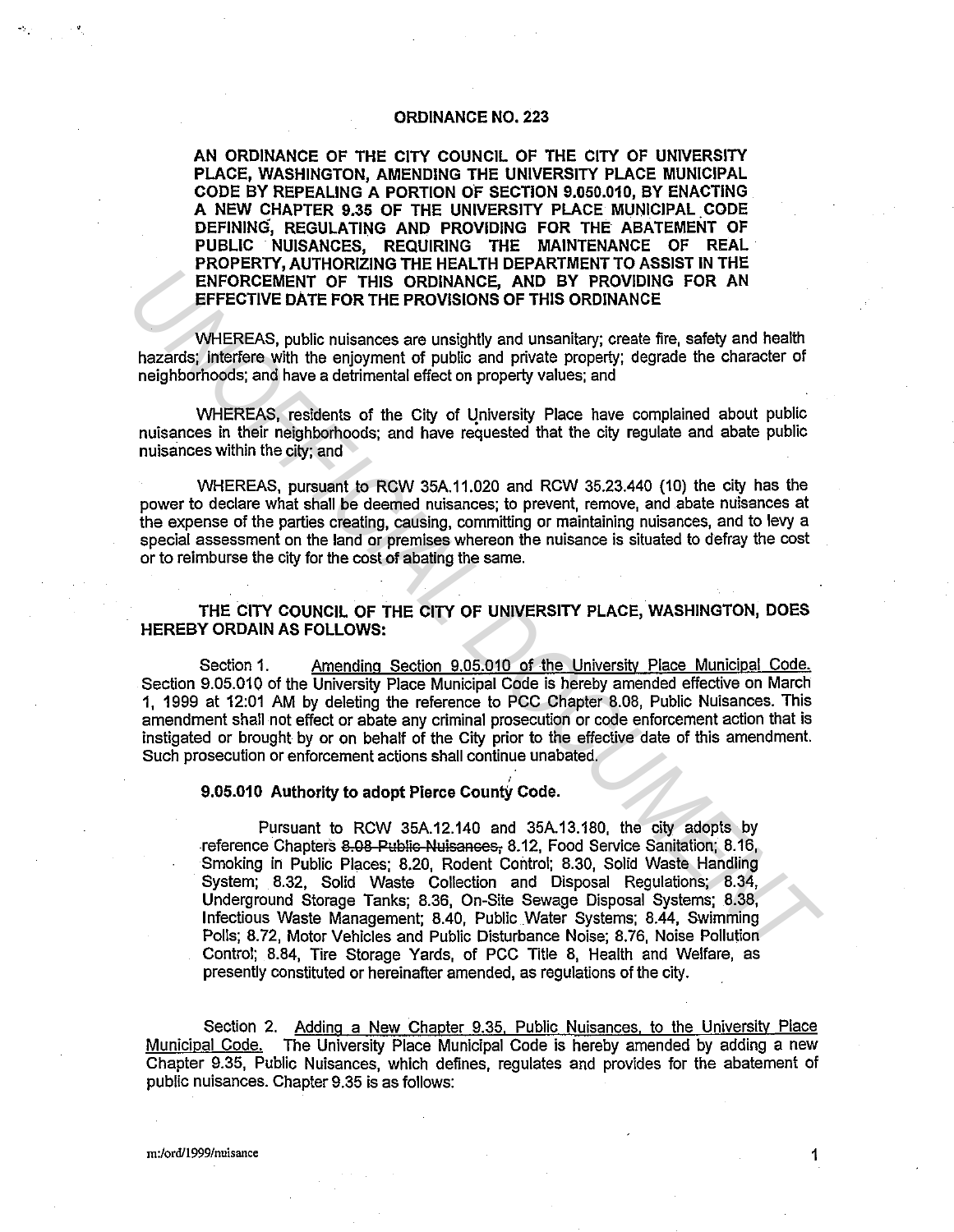### Chapter 9.35

## PUBLIC NUISANCES

#### Section 9.35.010 Purpose and construction.

The purpose of this chapter is to define, regulate and provide for the abatement of public nuisances; reduce fire, safety and health hazards; preserve and enhance the attractiveness of the city's neighborhoods; and protect property values within the city. This chapter is an exercise of the police power and is necessary for the health, safety and welfare of the city and to preserve and protect the public peace. Therefore, the provisions of this Chapter shall be liberally construed for the accomplishment of such purposes.

Section 9.35.015 Definitions.

All terms used in this chapter shall have their common definition meaning. In addition to the common definition meaning, the terms used shall mean as follows:

- "Abate" means to repair, replace, remove, destroy or otherwise remedy a condition that violates this chapter.
- "Building materials" means lumber, plumbing materials, wallboard, sheet metal, plaster, brick, cement, asphalt, concrete block, roofing materials, cans of paint and similar materials.
- "Garbage" means waste food products, other organic waste products and packaging materials from food products.
- •Junk" means discarded, broken or disabled items, including, but not limited to, furniture, appliances, toys, vehicle parts, building materials, tools, machinery parts or other items that are not in functioning condition.
- "Person" means human beings of either sex as well as firms, partnerships, corporations, and all associations of human beings, whether acting by themselves or by a servant, agent or employee.
- "Premises" means any building, lot, parcel, ieal estate, land or portion of land whether improved or unimproved, including adjacent sidewalks and parking strips.
- "Public nuisance" means a thing, act, failure to act, occupation or use of property which (1) annoys, injures or endangers the comfort, repose, health or safety of the public; (2) unlawfully interferes with, obstructs, or renders dangerous for passage any stream, river, channel, public park, square, street, alley, highway or sidewalk; or (3) renders the public insecure in life or use of property. All of the conditions enumerated in Section 9.35.030, infra, are "public nuisances" Chys nelabiomhoosis: and princed procenty values within the city. This chapter based the proline profile profile profile profile profile profile profile profile profile profile profile profile and processor for the health,
	- "Responsible party" means any person owning property, as shown on the real property records of Pierce County or on the last assessment role for taxes, and shall also mean any lessee, tenant or person having possession of the property. There may be more than one responsible party for a particular property.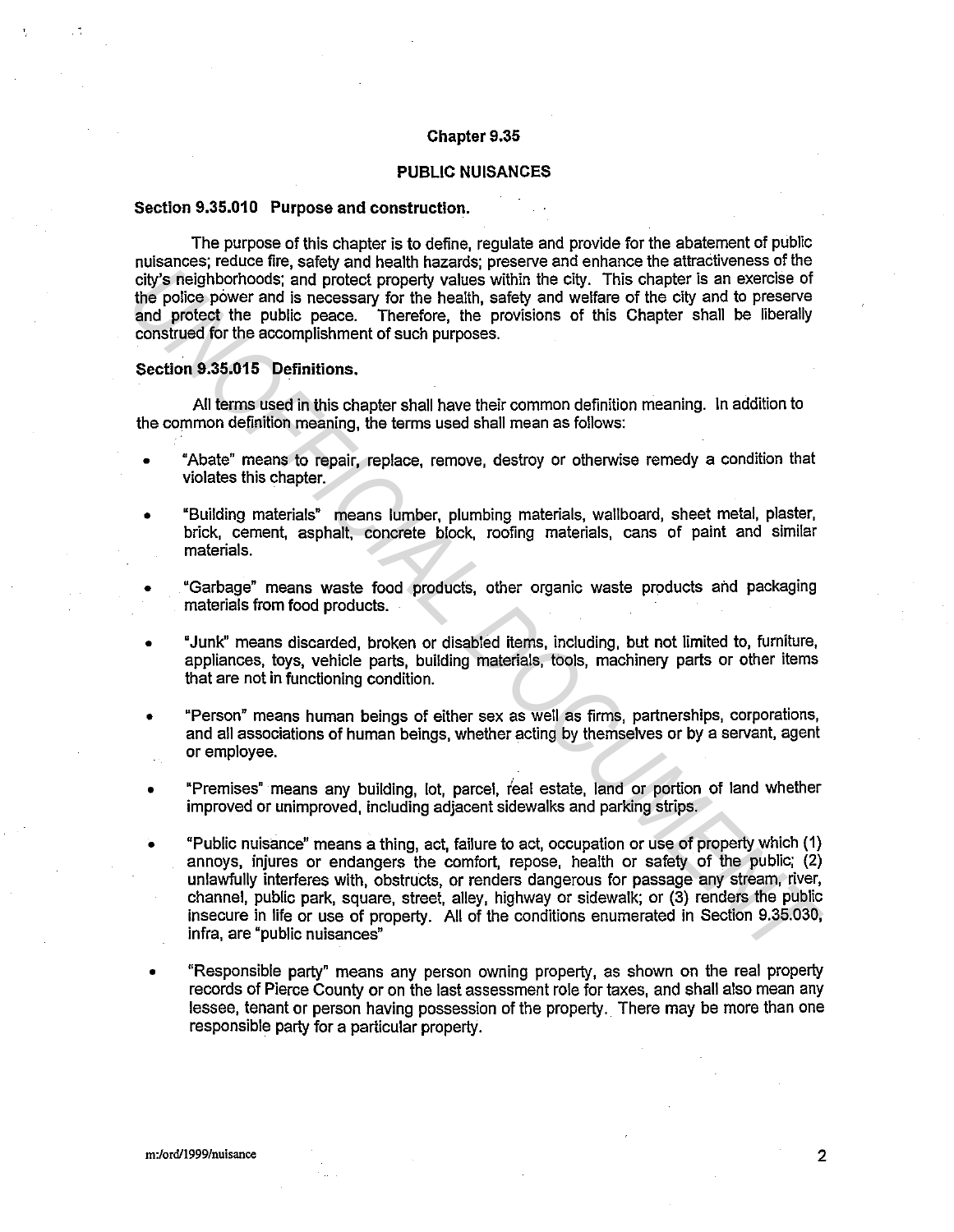- "Trash" includes, but is not limited to, used, discarded, torn or broken paper; plastic; glass; cardboard; packaging materials; small pieces of scrap metal; wire; pipe; stone; plaster; cement; office supplies; cosmetics; bottles; cans; jars; or boxes.
- "Yard waste" means any accumulation of leaves; trimmings from trees, brush and shrubs; cut grass and weeds; or garden waste.

### Section 9.35. 020 Duty to maintain real property.

Any person owning, leasing, renting, occupying or in charge of any real property in the city, including vacant lots, has a duty to maintain the property free from junk, trash, yard waste and any other nuisance as defined in this chapter, in order that such property shall not endanger the safety, health or welfare of the general public.

#### Section 9.35.025 Prohibited conduct.

It is a violation of this chapter for any person to permit, create, maintain or allow upon any premises, any of the acts or things declared to be public nuisances herein.

## Section 9.35.030 Public nuisances.

Each of the following conditions, unless otherwise permitted by law, is declared to constitute a public nuisance:

A. Any unfenced, uncovered, unguarded or abandoned pit, hole, excavation, well, septic tank, cesspool, pond, or swimming pool into which a child or other person could fall.

B. Attractive nuisances dangerous to children, including, but not limited to, abandoned, broken or neglected vehicles, boats, equipment and machinery; refrigerators, freezers or other insulated containers within which a child could suffocate; and abandoned, dilapidated or structurally unsound buildings.

C. The existence or accumulation of any garbage or organic waste on the premises, including, but not limited to, bones; hides; skins; dead animals, fish or fowl; waste food products; or manure; provided that nothing herein shall prevent the temporary retention of such waste in approved covered receptacles or the temporary retention of waste food products and manure in enclosed compost piles.

D. The existence or accumulation of any trash, litter or inorganic waste, including, but not limited to, used, broken, torn or discarded paper, cardboard, plastic, rags, empty bottles, cans, glass, plaster, barrels, boxes, crates, packing cases, construction debris, styrofoam, excelsior, hay, straw, packing materials, scrap metal, wire, pipe, crockery, and plaster not enclosed in covered bins or metal receptacles approved by the city. Any person owining, leasing, renting occupying or in charge of any real property the eithy, and any other nuisance as defined in this chapter, in order that such property shall not endanger the safely, health or welfare of

E. The existence or accumulation of any junk, including, but not limited to; broken, discarded, torn, or non-functional furniture, mattresses, bedding, appliances, toys, vehicle parts, building materials or other articles of personal property.

F. The accumulation of yard waste, including, but not limited to, grass cuttings, weeds, brush, tree limbs, vegetation, garden waste, debris or organic matter which may be a fire hazard, or in which flies or rodents may breed and multiply, or which is a hazard to the public health, safety or welfare; provided that nothing herein shall prevent the temporary retention of yard waste in an enclosed compost pile.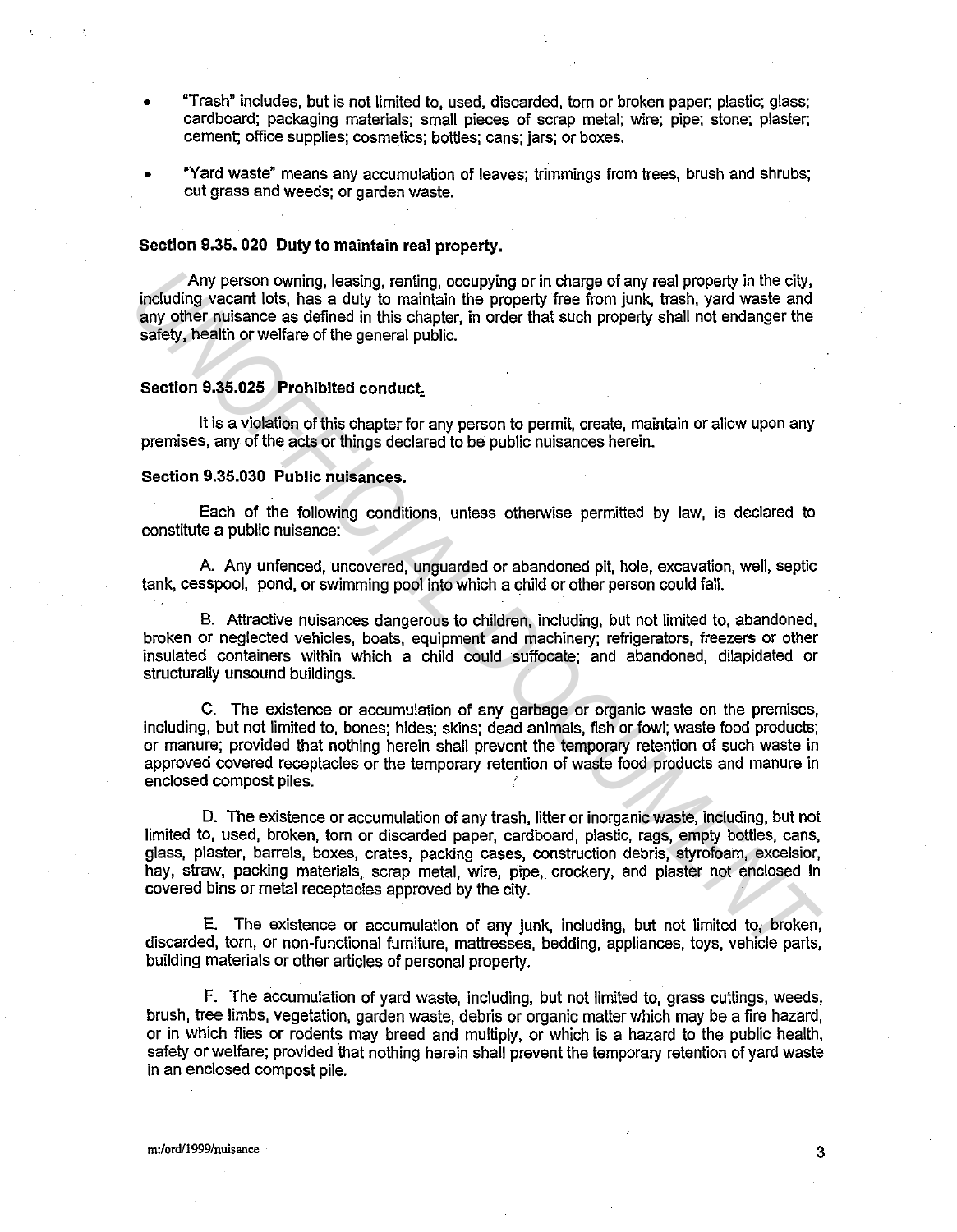G. The existence of noxious or toxic weeds which could be hazardous to health, including, but not limited to, poison oak, poison ivy, and deadly nightshade; or the existence of overgrown grass, weeds or shrubs in which flies and rodents may breed and multiply or which may be a fire hazard pursuant to the Uniform Fire Code as adopted by reference in the University Place Municipal Code.

H. The outdoor burning or disposal of refuse, sawdust, wood or other material in such a manner as to cause or permit ashes, sawdust, soot or cinders to be cast upon private or public property, including city streets, rights of way and alleys, or to cause or permit the smoke, ashes, soot or gases arising from such burning to pollute the air or endanger the health, safety and welfare of the public; provided that this section shall not apply where the party responsible for the action has obtained a burning permit from the applicable fire department or local air quality authority.

I. Any toxic, radioactive, caustic, explosive, flammable, combustible, malodorous, or septic substances, unless kept in proper receptacles as provided by the health and refuse laws or by the Uniform Fire Code.

J. The existence or accumulation of building material, lumber, salvage materials, scrap iron, tih and other metal, wire, stone, cement or brick which is unsightly and may be an attractive nuisance, provided that this subsection shall not apply if the materials are associated with an active building permit, or are neatly piled and screened from view from the public right of way or any neighboring property. where the public provided that this eaction shall not apply where the party responsible for the<br>authority.<br>The party of the public provided that this eaction shall not apply where the party responsible for the<br>authority.<br>T

K. Any fence or structure which is sagging, leaning, fallen, decayed, dangerous, or a fire hazard. Any building which is determined to be a dangerous building pursuant to the Uniform Code for the Abatement of Dangerous Buildings as adopted by reference in the University Place Municipal Code.

L. The existence of any dead, diseased, infested or dying tree that may constitute a danger to property or persons.

M. All trees, plants, shrubs, vegetation or fences overhanging or on any sidewalk, street, or public right of way, which:

(a) obstruct or impair the free and full use of the sidewalk or street by the public,

or

(b) damage, obstruct or endanger power lines, cables, conduits, sewers or drains located within a public right-of-way, or

(c) obstruct the public's vision of intersections from the streets, sidewalks and public right of way.

All tree limbs overhanging a public sidewalk which are less than 10 feet above the surface of the sidewalk, and all tree limbs overhanging a public street which are less than 12 feet above the surface of the street are deemed to obstruct or impair the full use of the sidewalk or street.

# Section 9.35.035 Abatement of public nuisance.

The responsible person or persons for any premises on which a nuisance as defined in Section 9.35.030 is found, shall abate such nuisance by removal, trimming, demolition, rehabilitation or repair.

#### Section 9.35.040 Enforcement.

The provisions of this chapter shall be enforced in accordance with the procedures set forth in Chapter 1.20 of the University Place Municipal Code.